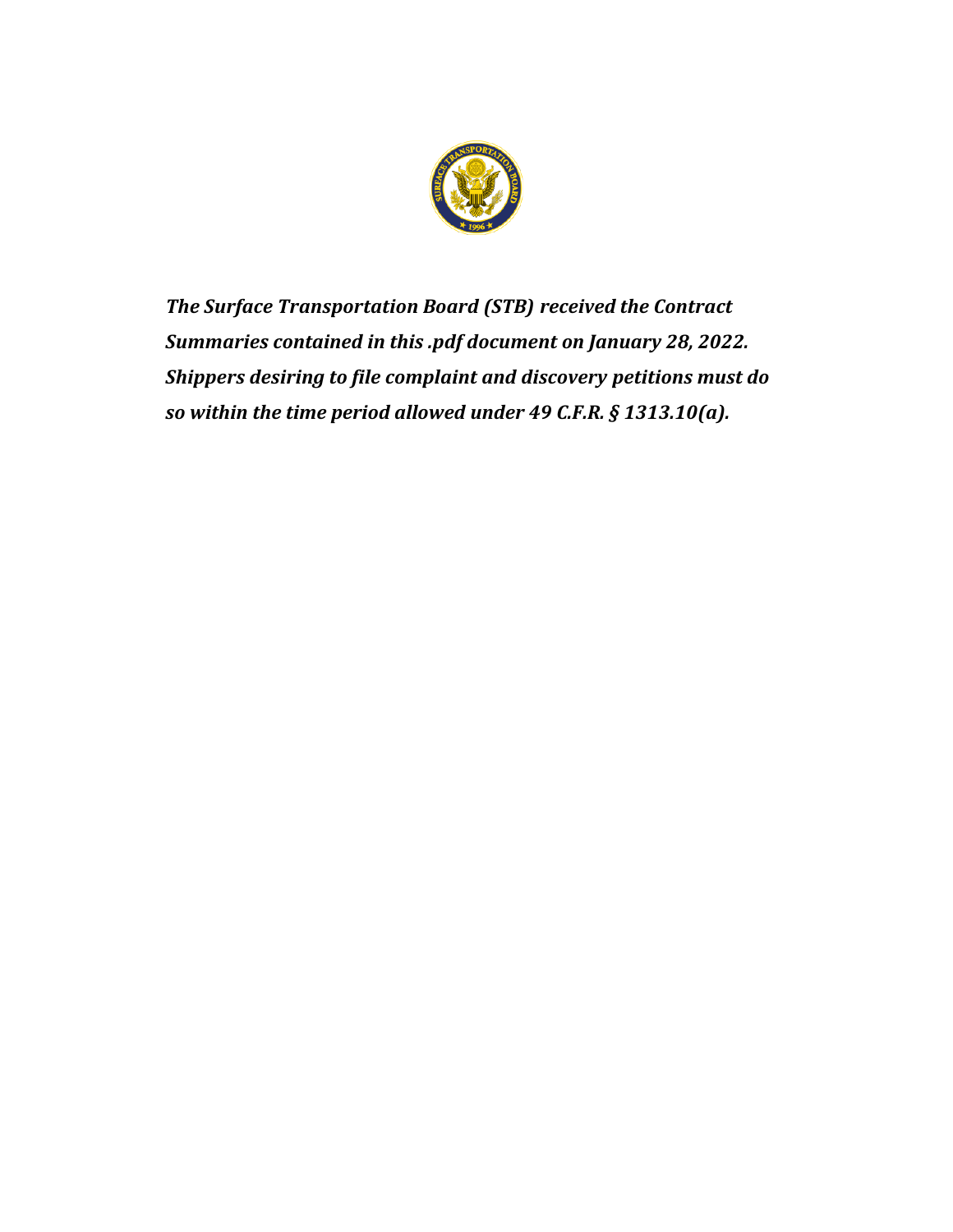**To: Tariffs Branch Issued By: Rae-Anne Sharp**

## **Surface Transportation Board Manager Pricing Services** 01 LONG FORM **1925 K Street, N.W. Norfolk Southern Corporation** 20 SHORT FORM **Washington, DC 20423-0001 650 West Peachtree Street NW**

## **RATE AUTHORITY - NEW**

## **RATE AUTHORITY - RENEWALS**

| <b>STB</b><br><b>Contract#</b> | <b>Amendmen Bureau Authority Sectio Series</b><br>t# |             | <b>Nbr</b> | n Nbr          |        | <b>Previous</b><br><b>Series</b> | <b>Issue Date</b> | <b>Previous</b><br><b>Issue Date</b> | <b>Expiration</b><br><b>Date</b> | <b>Previous</b><br><b>Expiration</b><br><b>Date</b> | <b>Effective</b><br><b>Date</b> | <b>Previous</b><br><b>Effective</b><br><b>Date</b> | <b>Effective</b><br>/Expiration<br><b>Date</b><br>Change | Origin                                                                                                                                                                                                                                                                                                                                                                                                                                                                                                                                        | <b>Previous</b><br>Origin                                                                                                                                                                                                                                                                                      | Origin<br><b>Change</b><br>$(Y \text{ or } N)$ | <b>Destination</b>                                                                                                                                                                                                                                                                                                                                                                                                                                                                                                                                                                                                                                                                                                                                                                                                                                                                                                                                                               | <b>Previous</b><br><b>Destination</b>                                                                                                                                                                                                                                                                                                                                                                                                                                                        | <b>Destinatio</b><br>n Change<br>$(Y \text{ or } N)$ | <b>STCC</b>                   | <b>PrevSTC</b>                | <b>STCC</b><br>$ (Y \text{ or } N) $ | <b>SHIPPER</b>     |
|--------------------------------|------------------------------------------------------|-------------|------------|----------------|--------|----------------------------------|-------------------|--------------------------------------|----------------------------------|-----------------------------------------------------|---------------------------------|----------------------------------------------------|----------------------------------------------------------|-----------------------------------------------------------------------------------------------------------------------------------------------------------------------------------------------------------------------------------------------------------------------------------------------------------------------------------------------------------------------------------------------------------------------------------------------------------------------------------------------------------------------------------------------|----------------------------------------------------------------------------------------------------------------------------------------------------------------------------------------------------------------------------------------------------------------------------------------------------------------|------------------------------------------------|----------------------------------------------------------------------------------------------------------------------------------------------------------------------------------------------------------------------------------------------------------------------------------------------------------------------------------------------------------------------------------------------------------------------------------------------------------------------------------------------------------------------------------------------------------------------------------------------------------------------------------------------------------------------------------------------------------------------------------------------------------------------------------------------------------------------------------------------------------------------------------------------------------------------------------------------------------------------------------|----------------------------------------------------------------------------------------------------------------------------------------------------------------------------------------------------------------------------------------------------------------------------------------------------------------------------------------------------------------------------------------------------------------------------------------------------------------------------------------------|------------------------------------------------------|-------------------------------|-------------------------------|--------------------------------------|--------------------|
| <b>NS-C-203K</b>               | $\overline{4}$                                       | NSSC        | 16537      | 12             | D      | $\mathbf C$                      | 01-20-2022        | 12-06-2021                           | 03-31-2022                       | 12-31-2021                                          | 01-01-2022                      | 10-01-2021                                         | $(Y \text{ or } N)$<br><b>Y</b>                          | <b>ALBION MI</b><br><b>CLYMERS IN</b><br><b>MARION IN</b><br>SOUTH BEND<br>IN                                                                                                                                                                                                                                                                                                                                                                                                                                                                 | <b>ALBION MI</b><br><b>CLYMERS IN</b><br><b>MARION IN</b><br>SOUTH BEND<br>IN                                                                                                                                                                                                                                  | N.                                             | ST LOUIS MO                                                                                                                                                                                                                                                                                                                                                                                                                                                                                                                                                                                                                                                                                                                                                                                                                                                                                                                                                                      | ST LOUIS MO                                                                                                                                                                                                                                                                                                                                                                                                                                                                                  | N.                                                   | 2082300                       | 2082300                       | N.                                   | THE<br>ANDERSONS   |
| NS-C-1700                      | 17                                                   | <b>NSSC</b> | 17050      | $\overline{1}$ | $\Box$ | H                                | 01-19-2022        | 01-13-2022                           | 09-30-2022                       | 09-30-2022                                          | 10-01-2021                      | 10-01-2021                                         | N                                                        | CHARLESTON   CHARLESTON<br>SC CHARLOTTE SC CHARLOTTE<br>NC CHICAGO IL NC CHICAGO II<br><b>DES MOINES IA DES MOINES IA</b><br>FAYETTEVILL<br>NC.<br><b>GAINESVILLE</b><br><b>GA GARDEN</b><br><b>CITY GA</b><br>GIBSON CITY IL GIBSON CITY<br><b>GRIFFITH NC</b><br><b>KANSAS CITY</b><br>MO LAFAYETTE MO LAFAYETTE<br>IN MEMPHIS TN IN MEMPHIS TN<br>NEW ORLEANS NEW ORLEANS<br><b>LA NORTH</b><br>CHARLESTON<br>SC.<br>ORANGEBUR<br><b>SC PORT</b><br><b>NEWARK</b><br><b>ELIZABE NJ</b><br>SAVANNAH GA<br>SIDNEY OH<br>SOUTH<br>DANVILLE PA | <b>FAYETTEVILL</b><br>NC<br><b>GAINESVILLE</b><br><b>GA GARDEN</b><br><b>CITY GA</b><br><b>GRIFFITH NC</b><br><b>KANSAS CITY</b><br><b>LA NORTH</b><br>CHARLESTON<br><b>SC</b><br>ORANGEBUR<br><b>SC PORT</b><br><b>NEWARK</b><br><b>ELIZABE NJ</b><br>SAVANNAH GA<br>SIDNEY OH<br>SOUTH<br><b>DANVILLE PA</b> | - N                                            | ADRIAN ADBF MI ADRIAN ADBF MI<br>ALTAVISTA VA<br>ANDERSON PKHP   ANDERSON PKHP<br><b>SC CAMP HILL PA</b><br>CHARLOTTE NC<br>CHATTANOOGA<br>TN CHICAGO<br>ASHLAND AVE IL<br><b>CHICAGO IL</b><br><b>CINCINNATI OH</b><br><b>CLARE OH</b><br><b>CLAYPOOL IN</b><br>COLUMBUS CUOH COLUMBUS CUOH<br>OH COLUMBUS<br>OH CONSTITUTION OH CONSTITUTION<br><b>GA DECATUR IL</b><br>DORAVILLE GA<br>EAST ST LOUIS IL   EAST ST LOUIS IL<br>ERIE PA<br><b>FAYETTEVILLE NC FAYETTEVILLE NC</b><br><b>GAINESVILLE GA</b><br><b>GRIFFITH NC</b><br><b>GROTTOES VA</b><br><b>HAMMOND IN</b><br><b>HEBRON NC</b><br><b>IVORYDALE OH</b><br>JACKSONVILLE IL<br>KANSAS CITY MO   KANSAS CITY MO<br><b>LAUREL MS</b><br>MCDONOUGH GA   MCDONOUGH GA<br>MEMPHIS TN<br><b>MERIDIAN MS</b><br>MORRISVILLE PA   MORRISVILLE PA<br>NEW ORLEANS LA NEW ORLEANS LA<br>NORCROSS GA   NORCROSS GA<br>PEORIA IL SIDNEY PEORIA IL SIDNEY<br>OH VALDOSTA GA OH VALDOSTA GA<br>WOOSTER RJCL   WOOSTER RJCL<br>OH | ALTAVISTA VA<br><b>SC CHARLOTTE</b><br>NC.<br><b>CHATTANOOGA</b><br>TN CHICAGO<br>ASHLAND AVE IL<br><b>CHICAGO IL</b><br><b>CINCINNATI OH</b><br><b>CLARE OH</b><br><b>CLAYPOOL IN</b><br>OH COLUMBUS<br><b>GA DECATUR IL</b><br>DORAVILLE GA<br><b>ERIE PA</b><br><b>GAINESVILLE GA</b><br><b>GRIFFITH NC</b><br><b>GROTTOES VA</b><br><b>HAMMOND IN</b><br><b>HEBRON NC</b><br><b>IVORYDALE OH</b><br>JACKSONVILLE IL<br><b>LAUREL MS</b><br><b>MEMPHIS TN</b><br><b>MERIDIAN MS</b><br>OH | <b>Y</b>                                             | 2000000<br>OILS, FOOD<br>PREP | 2000000<br>OILS, FOOD<br>PREP | N.                                   | <b>CARGILL INC</b> |

| <b>STB</b><br><b>Amendmen</b> | <b>Bureau</b> | <b>Authority Nbr</b> | <b>Section Nbr</b> | <b>Series</b> | <b>Issue Dt</b> | <b>Expiration Dt</b> | <b>Effective Dt</b> | Origin                                            | <b>Destination</b>                                                                                                                                                                                                                                                                   | <b>STCC</b> | <b>RAILROAD</b>                                                                                                                                    |
|-------------------------------|---------------|----------------------|--------------------|---------------|-----------------|----------------------|---------------------|---------------------------------------------------|--------------------------------------------------------------------------------------------------------------------------------------------------------------------------------------------------------------------------------------------------------------------------------------|-------------|----------------------------------------------------------------------------------------------------------------------------------------------------|
| Contract#<br>t #              |               |                      |                    |               |                 |                      |                     |                                                   |                                                                                                                                                                                                                                                                                      |             |                                                                                                                                                    |
| <b>NS-C-1933</b>              | <b>NSSC</b>   | 7737                 |                    |               | 01-21-2022      | 09-30-2022           | 10-01-2021          | LACYMARK, FL<br><b>LAKE CITY, FL</b><br>ARABI, GA | <b>JACKSONVILLE, FL</b><br>MONTPELIER, IN NEW HAVEN,<br>IN HURLOCK, MD ORRVILLE,<br>OH STALEY, NC ATGLEN, PA<br><b>BLOOMSBURG, PA KREAMER,</b><br><b>PA LANCASTER, PA</b><br>LANDISVILLE, PA MANHEIM, PA<br>MARIETTA, PA MT JOY, PA<br>ROHRERSTOWN, PA<br>SHIPPENSBURG, PA WINFIELD, | 0113200     | <b>NORFOLK SOUTHERN</b><br><b>RAILWAY COMPANY AND</b><br><b>CONSOLIDATED</b><br><b>SUBSIDIARIES</b><br>650 W PEACHTREE ST<br>NW, ATLANTA, GA 30308 |

PA LEWISBURG PA TOPTON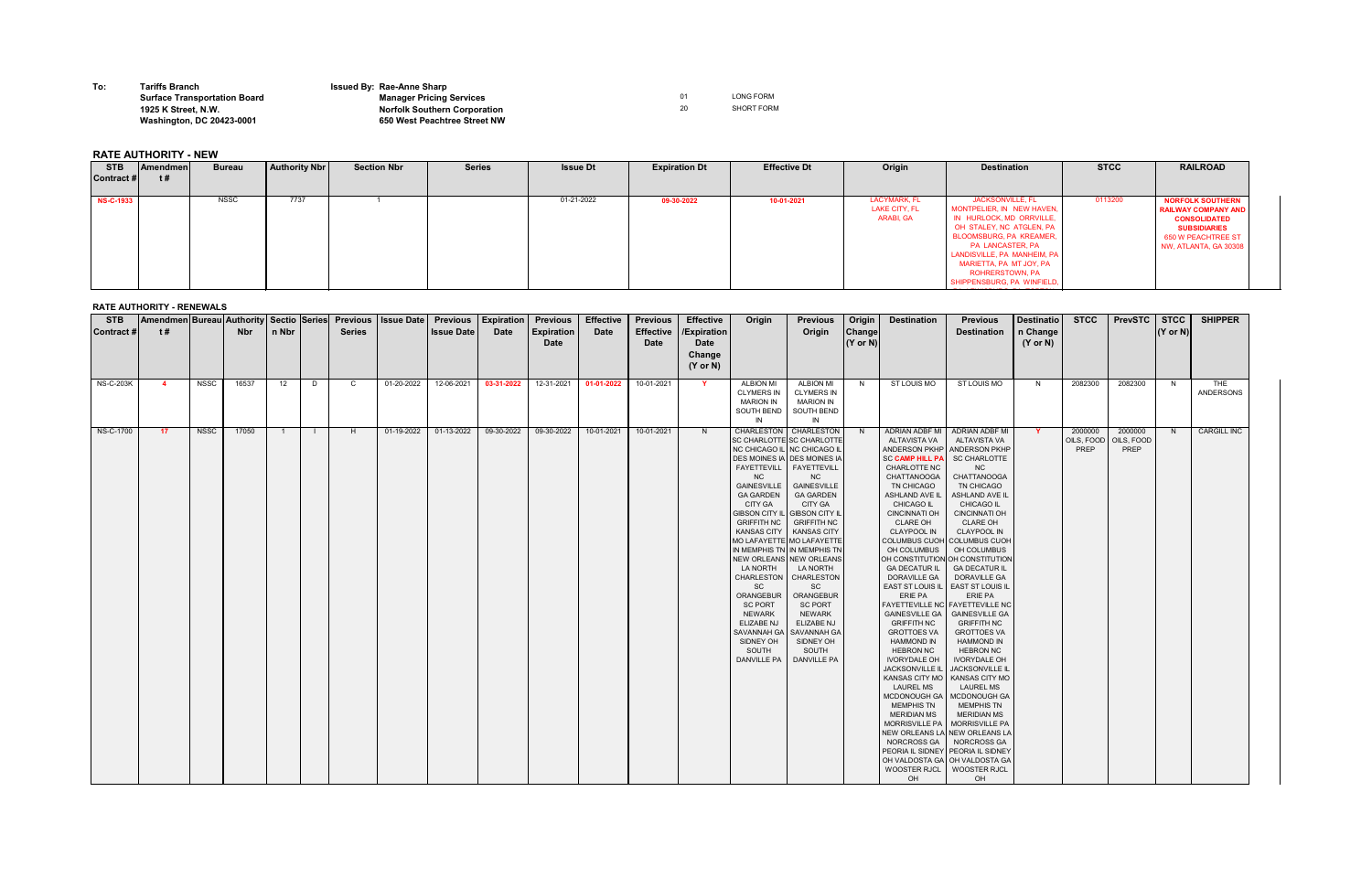| NS-C-1700         | -18             | <b>NSSC</b> | 17050          |                |              |   | 01-20-2022 | 01-19-2022 | 09-30-2022 | 09-30-2022 | 10-01-2021 | 10-01-2021 | N. | NC.<br><b>GAINESVILLE</b><br><b>GA GARDEN</b><br>CITY GA<br><b>GIBSON CITY IL</b><br><b>GRIFFITH NC</b><br><b>KANSAS CITY</b><br>LA NORTH<br>CHARLESTON<br><b>SC</b><br>ORANGEBUR<br><b>SC PORT</b><br>NEWARK<br><b>ELIZABE NJ</b><br>SAVANNAH GA<br>SIDNEY OH<br>SOUTH<br><b>DANVILLE PA</b> | CHARLESTON   CHARLESTON<br>SC CHARLOTTE SC CHARLOTTE<br>NC CHICAGO IL NC CHICAGO IL<br>DES MOINES IA DES MOINES IA<br>FAYETTEVILL FAYETTEVILL<br>NC.<br><b>GAINESVILLE</b><br><b>GA GARDEN</b><br>CITY GA<br><b>GIBSON CITY IL</b><br><b>GRIFFITH NC</b><br><b>KANSAS CITY</b><br>MO LAFAYETTE MO LAFAYETTE<br>IN MEMPHIS TN IN MEMPHIS TN<br>NEW ORLEANS NEW ORLEANS<br>LA NORTH<br>CHARLESTON<br>SC.<br>ORANGEBUR<br><b>SC PORT</b><br><b>NEWARK</b><br><b>ELIZABE NJ</b><br>SAVANNAH GA<br>SIDNEY OH<br>SOUTH<br><b>DANVILLE PA</b> | N.           | ADRIAN ADBF MI<br>ALTAVISTA VA<br>CHARLOTTE NC<br><b>CHATTANOOGA</b><br>TN CHICAGO<br>ASHLAND AVE IL<br><b>CHICAGO IL</b><br><b>CINCINNATI OH</b><br>CLARE OH<br><b>CLAYPOOL IN</b><br>COLUMBUS CUOH COLUMBUS CUOH<br>OH COLUMBUS<br>OH CONSTITUTION OH CONSTITUTION<br><b>GA DECATUR IL</b><br><b>DORAVILLE GA</b><br>EAST ST LOUIS IL<br>ERIE PA<br><b>GAINESVILLE GA</b><br><b>GRIFFITH NC</b><br><b>GROTTOES VA</b><br><b>HAMMOND IN</b><br><b>HEBRON NC</b><br><b>IVORYDALE OH</b><br><b>JACKSONVILLE IL</b><br><b>LAUREL MS</b><br><b>MEMPHIS TN</b><br>MERIDIAN MS<br>NEW ORLEANS LA NEW ORLEANS LA<br>NORCROSS GA<br><b>WOOSTER RJCL</b><br>OH | ADRIAN ADBF MI<br>ALTAVISTA VA<br>ANDERSON PKHP ANDERSON PKHP<br>SC CAMP HILL PA SC CAMP HILL PA<br><b>CHARLOTTE NC</b><br><b>CHATTANOOGA</b><br>TN CHICAGO<br>ASHLAND AVE IL<br><b>CHICAGO IL</b><br><b>CINCINNATI OH</b><br><b>CLARE OH</b><br><b>CLAYPOOL IN</b><br>OH COLUMBUS<br><b>GA DECATUR IL</b><br>DORAVILLE GA<br>. EAST ST LOUIS IL<br>ERIE PA<br><b>FAYETTEVILLE NC FAYETTEVILLE NC</b><br><b>GAINESVILLE GA</b><br><b>GRIFFITH NC</b><br><b>GROTTOES VA</b><br><b>HAMMOND IN</b><br><b>HEBRON NC</b><br><b>IVORYDALE OH</b><br>JACKSONVILLE IL<br>KANSAS CITY MO   KANSAS CITY MO<br><b>LAUREL MS</b><br>MCDONOUGH GA   MCDONOUGH GA<br><b>MEMPHIS TN</b><br><b>MERIDIAN MS</b><br>MORRISVILLE PA   MORRISVILLE PA<br>NORCROSS GA<br>PEORIA IL SIDNEY PEORIA IL SIDNEY<br>OH VALDOSTA GA   OH VALDOSTA GA<br><b>WOOSTER RJCL</b><br>OH | -N       | 2000000<br>OILS, FOOD<br>PREP  | 2000000<br>OILS, FOOD<br>PREP   | N. | <b>CARGILL INC</b>                              |
|-------------------|-----------------|-------------|----------------|----------------|--------------|---|------------|------------|------------|------------|------------|------------|----|-----------------------------------------------------------------------------------------------------------------------------------------------------------------------------------------------------------------------------------------------------------------------------------------------|----------------------------------------------------------------------------------------------------------------------------------------------------------------------------------------------------------------------------------------------------------------------------------------------------------------------------------------------------------------------------------------------------------------------------------------------------------------------------------------------------------------------------------------|--------------|--------------------------------------------------------------------------------------------------------------------------------------------------------------------------------------------------------------------------------------------------------------------------------------------------------------------------------------------------------------------------------------------------------------------------------------------------------------------------------------------------------------------------------------------------------------------------------------------------------------------------------------------------------|-------------------------------------------------------------------------------------------------------------------------------------------------------------------------------------------------------------------------------------------------------------------------------------------------------------------------------------------------------------------------------------------------------------------------------------------------------------------------------------------------------------------------------------------------------------------------------------------------------------------------------------------------------------------------------------------------------------------------------------------------------------------------------------------------------------------------------------------------------|----------|--------------------------------|---------------------------------|----|-------------------------------------------------|
| <b>NS-C-348E</b>  | -5              | NSSC        | 17315          | 5 <sup>5</sup> | A            |   | 01-23-2022 | 08-09-2021 | 06-30-2022 | 06-30-2022 | 07-01-2021 | 07-01-2021 | N. | CHESAPEAKE<br>VA.                                                                                                                                                                                                                                                                             | <b>CHESAPEAKE</b><br>VA                                                                                                                                                                                                                                                                                                                                                                                                                                                                                                                | N            | <b>LOUISVILLE KY</b>                                                                                                                                                                                                                                                                                                                                                                                                                                                                                                                                                                                                                                   | <b>LOUISVILLE KY</b>                                                                                                                                                                                                                                                                                                                                                                                                                                                                                                                                                                                                                                                                                                                                                                                                                                  | N        | 2000000<br>OILS, FOOD<br>PREP  | 2000000<br>OILS, FOOD<br>PREP   | N  | PERDUE<br><b>AGRIBUSINESS</b>                   |
| NS-C-3480         | $\sim$ 1 $\sim$ |             | NSSC 17315 9 A |                |              |   |            |            |            |            |            |            |    | DCR MD                                                                                                                                                                                                                                                                                        | DCR MD                                                                                                                                                                                                                                                                                                                                                                                                                                                                                                                                 |              | N SALISBURY SALISBURY N WAYLAND MI WAYLAND MI                                                                                                                                                                                                                                                                                                                                                                                                                                                                                                                                                                                                          |                                                                                                                                                                                                                                                                                                                                                                                                                                                                                                                                                                                                                                                                                                                                                                                                                                                       | N        | PREP                           | OILS, FOOD   OILS, FOOD<br>PREP |    | 2000000 2000000 N PERDUE<br><b>AGRIBUSINESS</b> |
| <b>NS-C-348A</b>  | 33 <sup>°</sup> | NSSC        | 17315          | $\overline{1}$ | $\mathsf{C}$ | B | 01-23-2022 | 01-04-2022 | 09-30-2022 | 06-30-2022 | 07-01-2021 | 07-01-2021 | N  | <b>BOWERSVILL</b><br>GA<br>VA CHICAGO IL<br><b>MARIETTA PA</b><br>NORFOLK VA<br><b>SALEM OH</b><br>SALISBURY<br>DCR MD                                                                                                                                                                        | <b>BOWERSVILL</b><br><b>GA</b><br>CHESAPEAKE   CHESAPEAKE<br>VA CHICAGO IL<br>NORFOLK VA<br>SALEM OH<br><b>SALISBURY</b><br>DCR MD                                                                                                                                                                                                                                                                                                                                                                                                     | $\mathbf{Y}$ | <b>BIRMINGHAM AL</b><br>CHAMBERSBUR<br>PA CHESAPEAKE<br><b>VA CHICAGO IL</b><br><b>CLAYPOOL IN</b><br><b>EAST ST LOUIS IL</b><br><b>FRANKFORT IN</b><br><b>HAMMOND IN</b><br><b>HILLSIDE NJ</b><br><b>IVORYDALE OH</b><br>KANKAKEE IL<br>PHILADELPHIA PA   ROUSES POINT<br><b>ROUSES POINT</b><br>NY SALISBURY<br>DCR MD<br>SPARTANBURG<br><b>SC</b>                                                                                                                                                                                                                                                                                                   | BIRMINGHAM AL<br>BOWERSVILLE GA BOWERSVILLE GA<br>CHAMBERSBUR<br>PA CHICAGO IL<br><b>CLAYPOOL IN</b><br><b>EAST ST LOUIS IL</b><br><b>FRANKFORT IN</b><br><b>HAMMOND IN</b><br><b>HILLSIDE NJ</b><br><b>IVORYDALE OH</b><br>KANKAKEE IL<br>MOUNDVILLE AL<br>MOUNDVILLE AL NEW ORLEANS LA<br>NEW ORLEANS LA PHILADELPHIA PA<br>NY SALISBURY<br>DCR MD<br>SPARTANBURG<br><b>SC</b>                                                                                                                                                                                                                                                                                                                                                                                                                                                                      | <b>Y</b> | 2000000<br>OILS, FOOD<br>PREP. | 2000000<br>OILS, FOOD<br>PREP.  | N, | PERDUE<br><b>AGRIBUSINESS</b>                   |
| <b>NS-C-348GG</b> | 10 <sup>1</sup> | NSSC        | 17315          | - 3            | K            | J | 01-23-2022 | 07-08-2021 | 09-30-2022 | 06-30-2022 | 07-01-2021 | 07-01-2021 | N. | <b>BOWERSVILL</b><br>DCR MD                                                                                                                                                                                                                                                                   | <b>BOWERSVILL</b><br>GA SALISBURY GA SALISBURY<br>DCR MD                                                                                                                                                                                                                                                                                                                                                                                                                                                                               | N.           | AYER MA                                                                                                                                                                                                                                                                                                                                                                                                                                                                                                                                                                                                                                                | AYER MA                                                                                                                                                                                                                                                                                                                                                                                                                                                                                                                                                                                                                                                                                                                                                                                                                                               | N        | 2000000<br>OILS, FOOD<br>PREP. | 2000000<br>OILS, FOOD<br>PREP.  | N. | PERDUE<br><b>AGRIBUSINESS</b>                   |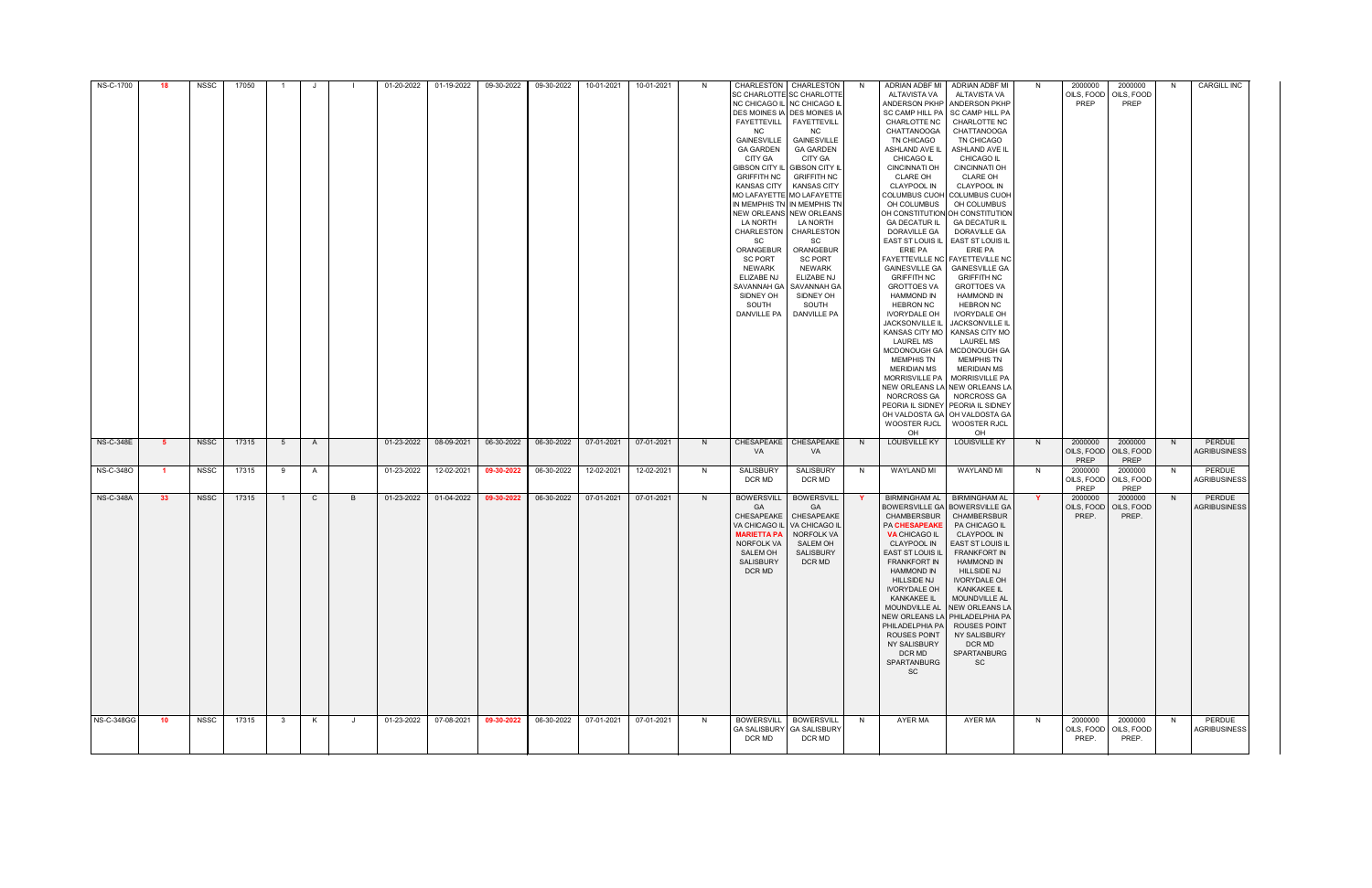| <b>NS-C-1758G</b> |                         | <b>NSSC</b> | 3794  |                | C              |              | 01-18-2022 | 12-23-2021 | 03-31-2022 | 03-31-2022 | 01-01-2022 | 01-01-2022 | N.           | <b>CHICAGO IL</b><br><b>GIBSON CITY IL</b><br><b>HOMER IL</b><br><b>PEORIA IL</b><br>PRINCETON IN<br><b>WATERLOO IN</b>                                                                                                                                                                                                                                                                                                                                                                                                                                                                         | CHICAGO IL<br><b>GIBSON CITY II</b><br><b>HOMER IL</b><br><b>PRINCETON IN</b><br><b>WATERLOO IN</b>                                                                                                                                                                                                                                                                                                                                                                                                                                                                                                                                                                |              | <b>LANCASTER PA</b><br><b>MARIETTA PA</b><br>PHELPS NY<br><b>ROHRERSTOWN</b><br><b>PA</b><br><b>SHIPPENSBURG</b><br>PA SOUTH<br><b>DANVILLE PA</b> | <b>LANCASTER PA</b><br><b>MARIETTA PA</b><br>PHELPS NY<br><b>ROHRERSTOWN</b><br>PA<br>SHIPPENSBURG<br>PA SOUTH<br><b>DANVILLE PA</b> | N.           | 0110000<br>CORN/SOYB<br><b>EANS</b> | 0110000<br>CORN/SOYB<br>EANS   | N. | CONSOLIDATED<br><b>GRAIN &amp; BARGE</b> |
|-------------------|-------------------------|-------------|-------|----------------|----------------|--------------|------------|------------|------------|------------|------------|------------|--------------|-------------------------------------------------------------------------------------------------------------------------------------------------------------------------------------------------------------------------------------------------------------------------------------------------------------------------------------------------------------------------------------------------------------------------------------------------------------------------------------------------------------------------------------------------------------------------------------------------|--------------------------------------------------------------------------------------------------------------------------------------------------------------------------------------------------------------------------------------------------------------------------------------------------------------------------------------------------------------------------------------------------------------------------------------------------------------------------------------------------------------------------------------------------------------------------------------------------------------------------------------------------------------------|--------------|----------------------------------------------------------------------------------------------------------------------------------------------------|--------------------------------------------------------------------------------------------------------------------------------------|--------------|-------------------------------------|--------------------------------|----|------------------------------------------|
| NS-C-1781         | 13                      | NSSC        | 4114  | $\overline{1}$ | M              | L.           | 01-21-2022 | 08-01-2021 | 03-31-2022 | 10-31-2021 | 08-01-2021 | 08-01-2021 | N.           | <b>KANSAS CITY</b><br>MO                                                                                                                                                                                                                                                                                                                                                                                                                                                                                                                                                                        | <b>KANSAS CITY</b><br>MO                                                                                                                                                                                                                                                                                                                                                                                                                                                                                                                                                                                                                                           | N            | <b>DECATUR IL</b>                                                                                                                                  | <b>DECATUR IL</b>                                                                                                                    | N            | 2000000<br>OILS, FOOD<br>PREP.      | 2000000<br>OILS, FOOD<br>PREP. | N  | PYCO<br><b>INDUSTRIES</b>                |
| NS-C-<br>1488RR   | 13                      | <b>NSSC</b> | 65008 | -48            | P              | $\circ$      | 01-17-2022 | 12-13-2021 | 05-31-2022 | 01-13-2022 | 01-14-2022 | 11-16-2021 | $\mathbf{Y}$ | <b>SRW ORIGINS</b><br>OH IN XX SRW<br>ORIGINS IN I XX ORIGINSOHINI<br>SRW<br><b>ORIGINSOHINI</b><br>XX                                                                                                                                                                                                                                                                                                                                                                                                                                                                                          | ALL POINTS OH ALL POINTS OH<br><b>SRW ORIGINS</b><br>IN I XX SRW<br>XX.                                                                                                                                                                                                                                                                                                                                                                                                                                                                                                                                                                                            | Y            | ALL POINTS GA<br>ALL POINTS NC<br>ALL POINTS PA<br>ALL POINTS VA<br><b>CULPEPER VA</b><br>SRW DEST NC VA<br>XX                                     | ALL POINTS GA<br>ALL POINTS NC<br>ALL POINTS VA<br>CULPEPER VA<br>SRW DEST NC VA<br>XX                                               | $\mathbf{v}$ | 0113700                             | 0113700                        | N  | THE<br>ANDERSONS                         |
| NS-C-1920         | $\overline{\mathbf{2}}$ | NSSC        | 7685  | $\overline{1}$ | $\overline{B}$ | A            | 01-19-2022 | 12-20-2021 | 01-31-2022 | 01-31-2022 | 11-01-2021 | 11-01-2021 | N.           | <b>CORINTH MS</b><br><b>MARTIN TN</b>                                                                                                                                                                                                                                                                                                                                                                                                                                                                                                                                                           | <b>CORINTH MS</b>                                                                                                                                                                                                                                                                                                                                                                                                                                                                                                                                                                                                                                                  | $\mathbf{Y}$ | <b>DECATUR AL</b><br><b>FLOWERY</b><br><b>BRANCH GA</b><br><b>GAINESVILLE GA</b><br>VALDOSTA GA                                                    | <b>DECATURAL</b><br><b>FLOWERY</b><br><b>BRANCH GA</b><br><b>GAINESVILLE GA</b><br>ORANGEBURG SC ORANGEBURG SC<br>VALDOSTA GA        | N            | 0113200                             | 0113200                        | N  | GAVILON                                  |
| NS-C-1920         | $\mathbf{3}$            | NSSC        | 7685  | $\overline{1}$ | $\mathsf{C}$   | B            | 01-20-2022 | 01-19-2022 | 01-31-2022 | 01-31-2022 | 11-01-2021 | 11-01-2021 | N,           | <b>CORINTH MS</b><br><b>MARTIN TN</b>                                                                                                                                                                                                                                                                                                                                                                                                                                                                                                                                                           | <b>CORINTH MS</b><br><b>MARTIN TN</b>                                                                                                                                                                                                                                                                                                                                                                                                                                                                                                                                                                                                                              | N.           | <b>DECATUR AL</b><br><b>FLOWERY</b><br><b>BRANCH GA</b><br><b>GAINESVILLE GA</b><br>ORANGEBURG SC<br><b>VALDOSTA GA</b>                            | <b>DECATUR AL</b><br><b>FLOWERY</b><br><b>BRANCH GA</b><br><b>GAINESVILLE GA</b><br>ORANGEBURG SC<br>VALDOSTA GA                     | N.           | 0113200                             | 0113200                        | N  | <b>GAVILON</b>                           |
| <b>NS-C-1932A</b> | $\overline{4}$          | NSSC        | 7692  | 2              | D              | $\mathbf{C}$ | 01-19-2022 | 01-10-2022 | 03-30-2022 | 03-30-2022 | 11-20-2021 | 11-20-2021 | N.           | <b>BEAVERDAM</b><br>OH CLYDE OH<br><b>COLUMBUS OH</b><br><b>EDGERTON IN</b><br>KINGSTON OH<br>LATTY OH<br><b>MONTPELIER</b><br><b>OAKVILLE IN</b><br>OTTAWA LAKE<br>MI PAYNE OH<br>PEORIA IL<br>PETTISVILLE<br>OH PLEASANT<br>HILL IA RABER<br>RED KEY IN<br><b>SCIRCLEVILL IN</b><br>SIDNEY IL SIMS<br>IN SOUTH<br><b>MILFORD IN</b><br>SPRINGFIELD<br>OH ST LOUIS<br><b>MO SUNBURY</b><br>IL TERRE<br><b>COUPEE IN</b><br>THOMASTON<br>CKIN IN TIPTON<br>IN TOLEDO OH<br>TRURO OH<br>WALDO OH<br>WAWAKA IN<br><b>WELLSBORO IN</b><br>WHITE PIGEON   WINCHESTER<br>MI<br>WINCHESTER<br>CCET OH | CLYDE OH<br><b>COLUMBUS OH</b><br>KINGSTON OH<br>LATTY OH<br><b>MONTPELIER</b><br>OH NAPLES IL<br><b>NEW HAVEN IN</b><br>OH NAPLES IL   OAKVILLE IN<br>NEW HAVEN IN OTTAWA LAKE<br>MI PAYNE OH<br>PEORIA IL<br>PETTISVILLE<br>OH PLEASANT<br><b>HILL IA RABER</b><br>IN READING MI<br>RED KEY IN<br>IN READING MI SCIRCLEVILL IN<br>SIDNEY IL SIMS<br>IN SOUTH<br><b>MILFORD IN</b><br>SPRINGFIELD<br>OH ST LOUIS<br><b>MO SUNBURY</b><br><b>IL TERRE</b><br><b>COUPEE IN</b><br>THOMASTON<br><b>CKIN IN TIPTON</b><br>IN TOLEDO OH<br>TRURO OH<br>WALDO OH<br><b>WATERLOO IN</b><br>WAWAKA IN<br>WATERLOO IN WELLSBORO IN<br><b>WHITE PIGEON</b><br>MI<br>CCET OH | $\mathbf{Y}$ | <b>ELKIN NC</b>                                                                                                                                    | <b>ELKIN NC</b>                                                                                                                      | N            | 0113200                             | 0113200                        | N. | <b>WAYNE FARMS</b><br><b>LLC</b>         |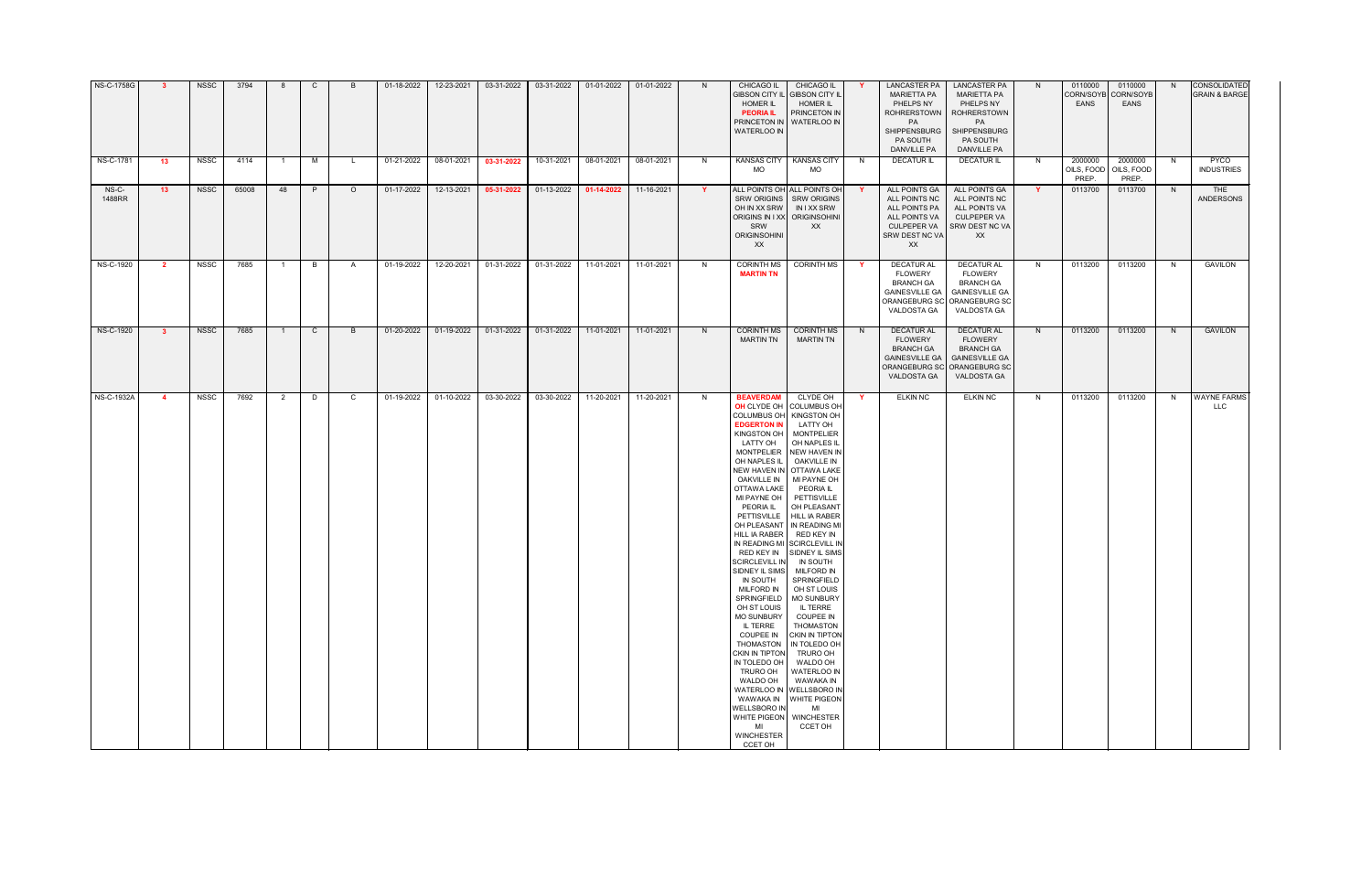| NS-C-1441E | <b>NSSC</b> | 94630 |  | $01-18-2022$ 10-13-2021 03-31-2022 |  | 12-31-2021 01-01-2022 | 10-01-2021 |                       | ALEXANDRIA IN ALEXANDRIA IN | <b>MACON GA</b> | <b>MACON GA</b> | 2082300 | 2082300 | <b>POET</b> |
|------------|-------------|-------|--|------------------------------------|--|-----------------------|------------|-----------------------|-----------------------------|-----------------|-----------------|---------|---------|-------------|
|            |             |       |  |                                    |  |                       |            |                       | FOSTORIA OH   FOSTORIA OH   |                 |                 |         |         | NUTRITION   |
|            |             |       |  |                                    |  |                       |            | LEIPSIC OH LEIPSIC OH |                             |                 |                 |         |         |             |
|            |             |       |  |                                    |  |                       |            | <b>NORTH</b>          | NORTH                       |                 |                 |         |         |             |
|            |             |       |  |                                    |  |                       |            |                       | MANCHESTER   MANCHESTER     |                 |                 |         |         |             |
|            |             |       |  |                                    |  |                       |            |                       | IN PORTLAND IN PORTLAND     |                 |                 |         |         |             |
|            |             |       |  |                                    |  |                       |            |                       |                             |                 |                 |         |         |             |